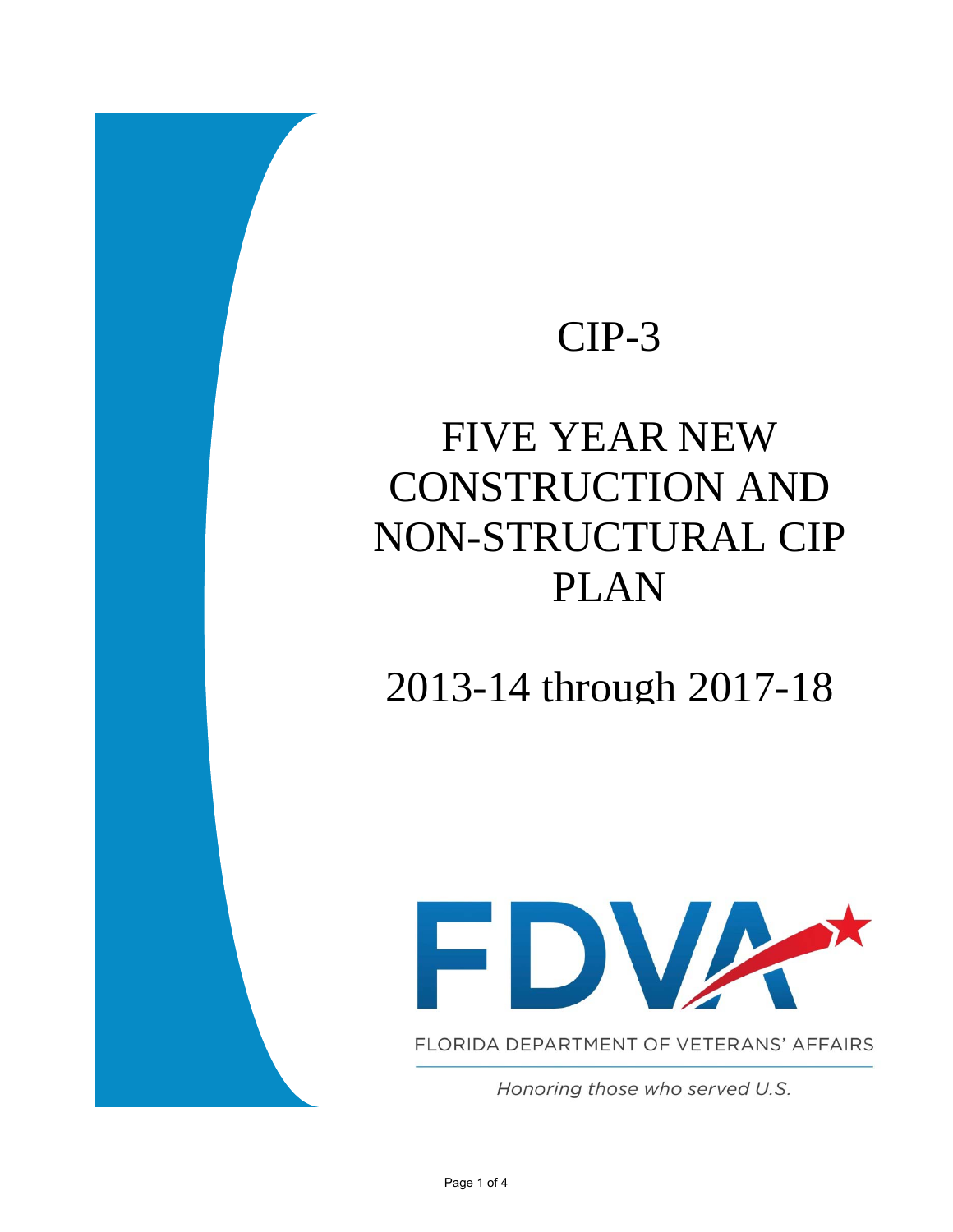### CIP-3

## BUDGET ENTITY LEVEL PROJECT EXPLANATION



FLORIDA DEPARTMENT OF VETERANS' AFFAIRS

Honoring those who served U.S.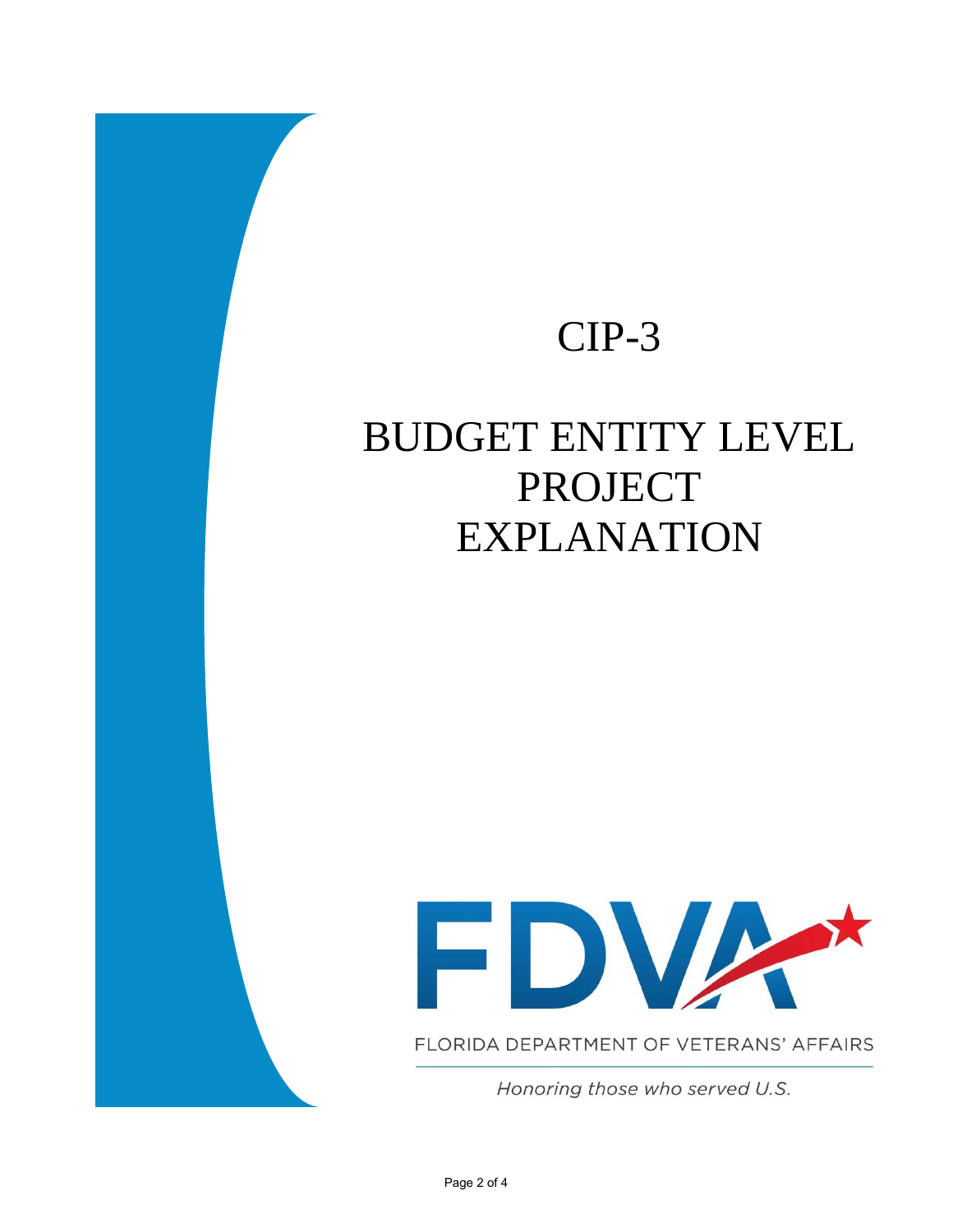#### **CIP-3: Short-Term Project Explanation**

| Agency:                                                | <b>Florida Department of Veterans' Affairs</b> |                                      |                                         | <b>Agency Priority:</b>            |                                                       | NA                       |                                    |
|--------------------------------------------------------|------------------------------------------------|--------------------------------------|-----------------------------------------|------------------------------------|-------------------------------------------------------|--------------------------|------------------------------------|
| <b>Budget Entity and</b><br><b>Budget Entity Code:</b> |                                                |                                      |                                         | <b>Project Category:</b>           |                                                       | NA                       |                                    |
| <b>Appropriation</b><br><b>Category Code:</b>          |                                                |                                      |                                         | <b>LRPP Narrative Page:</b>        |                                                       | NA                       |                                    |
| <b>PROJECT TITLE:</b>                                  |                                                |                                      |                                         |                                    |                                                       |                          |                                    |
| <b>Statutory Authority:</b>                            |                                                |                                      |                                         |                                    |                                                       |                          |                                    |
| To be Constructed by:                                  |                                                | Contract?<br>(Y/N)                   | YES NO                                  | <b>Force Acct.?</b><br>(Y/N)       | YES NO                                                |                          |                                    |
| <b>Facility</b><br><b>Type</b>                         | <b>Service</b><br>Load                         | <b>Planned</b><br><b>Used Factor</b> | <b>User Stations</b><br><b>Required</b> | <b>Existing</b><br><b>Stations</b> | <b>New User</b><br><b>Stations</b><br><b>Required</b> | <b>Space</b><br>Factor   | <b>Net Area</b><br><b>Required</b> |
|                                                        |                                                |                                      |                                         |                                    |                                                       |                          |                                    |
| <b>Geographic Location:</b>                            |                                                |                                      |                                         |                                    |                                                       |                          |                                    |
| <b>County:</b>                                         |                                                |                                      |                                         |                                    |                                                       |                          |                                    |
| <b>Facility</b><br><b>Type</b>                         | <b>Net Area</b><br>(square feet)               | <b>Efficiency</b><br>Factor          | <b>Gross Area</b><br>(square feet)      | <b>Unit Cost</b>                   | <b>Construction</b><br>Cost                           | Occupancy<br><b>Date</b> |                                    |
|                                                        |                                                |                                      |                                         |                                    |                                                       |                          |                                    |
| <b>Schedule of Project Components</b>                  |                                                | FY 2013-14                           | FY 2014-15                              | FY 2015-16                         | FY 2016-17                                            | FY 2016-17               |                                    |
| <b>1. Basic Construction Costs</b>                     |                                                | \$                                   | \$                                      | \$                                 | \$                                                    | \$                       |                                    |
| a. Construction Cost                                   |                                                |                                      |                                         |                                    |                                                       |                          |                                    |
| b. Permits, Inspections,                               |                                                |                                      |                                         |                                    |                                                       |                          |                                    |
| <b>Impact Fees</b>                                     |                                                |                                      |                                         |                                    |                                                       |                          |                                    |
| c. Communication requirements                          |                                                |                                      |                                         |                                    |                                                       |                          |                                    |
| (conduits, wiring, etc.)                               |                                                |                                      |                                         |                                    |                                                       |                          |                                    |
| d. Utilities outside building                          |                                                |                                      |                                         |                                    |                                                       |                          |                                    |
| e. Site Development<br>(roads, paving, etc.)           |                                                |                                      |                                         |                                    |                                                       |                          |                                    |
| f. Energy efficient                                    |                                                |                                      |                                         |                                    |                                                       |                          |                                    |
| equipment                                              |                                                |                                      |                                         |                                    |                                                       |                          |                                    |
| g. Art allowance                                       |                                                |                                      |                                         |                                    |                                                       |                          |                                    |
| (Section 255.043, Florida Statutes)                    |                                                |                                      |                                         |                                    |                                                       |                          |                                    |
| h. Other                                               |                                                |                                      |                                         |                                    |                                                       |                          |                                    |
| Subtotal:                                              |                                                | $\mathbb{S}$                         | $\$$                                    | \$                                 | $\mathbb{S}$                                          | $\mathbb{S}$             |                                    |

*Office of Policy and Budget - July 2012*